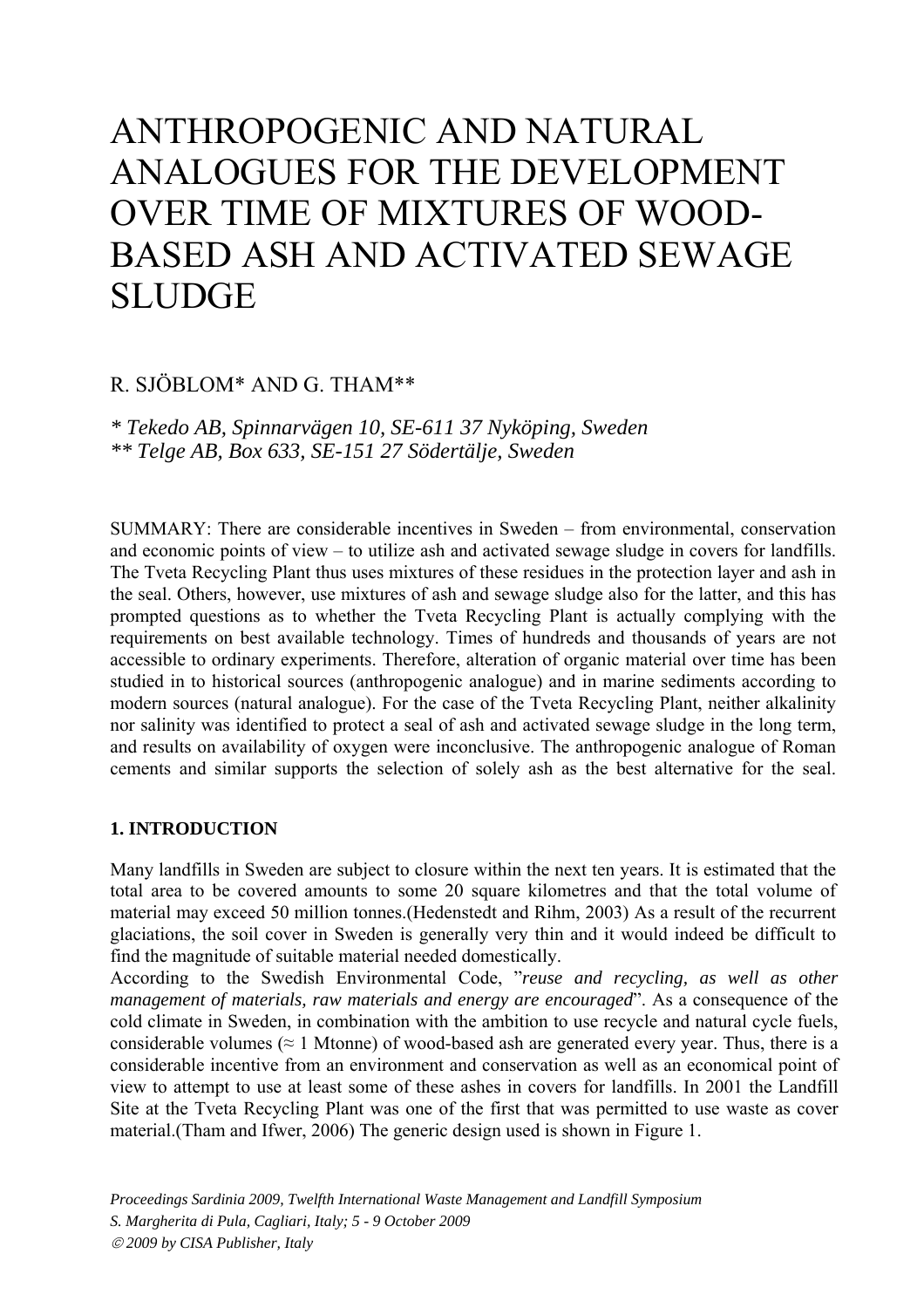

Figure 1. The generic design for covers at the Landfill Site at the Tveta Recycling Plant. The *vegetation layer* comprises mainly compost. Typical thickness  $\geq 0.3$  m. The *protection layer* comprises activated sewage sludge mixed with fine slag fraction of ash. Typical thickness  $\geq 1.5$  m. The *drainage layer* comprises slag (bottom ash). Typical thickness  $\geq 0.3$  m. The *impervious liner* comprises compacted ash, typically with a high content of reactive fly ash. Typical thickness  $\geq 1.0$  m. The *gas transport layer* comprises bed sand. Typical thickness  $\geq 0.3$  m. The *waste* is mainly domestic waste. The total thickness of a cover is  $3.5 - 4$  m. The fuel giving rise to the ash was a mixture of wood, plastic and corrugated fibreboard but also peat and wood chips.

The perhaps most crucial issue in this regard was to show that a seal made of ash is sufficiently impervious to water in order to meet the Swedish implementation of the European Union Landfill Directive (Tham and Andreas, 2008). Another task was to determine the health and environment related properties of the ash. (Adler et al, 2004, Sjöblom et al, 2006a and 2006b; Sjöblom, 2009).

Most of the characterization has been carried out at the University of Luleå, Sweden, and this work has defined the physical and chemical parameters of interest. The results have shown that due to initially high pH, adjustment of the moisture and mixing to obtain a suitable grain size distribution it was possible to obtain a liner built of ash within the cover such that it complies with the Swedish criteria for imperviousness. The results from the test area of four hectares show that a combination of bottom and fly ash can meet the requirements on a tight cover,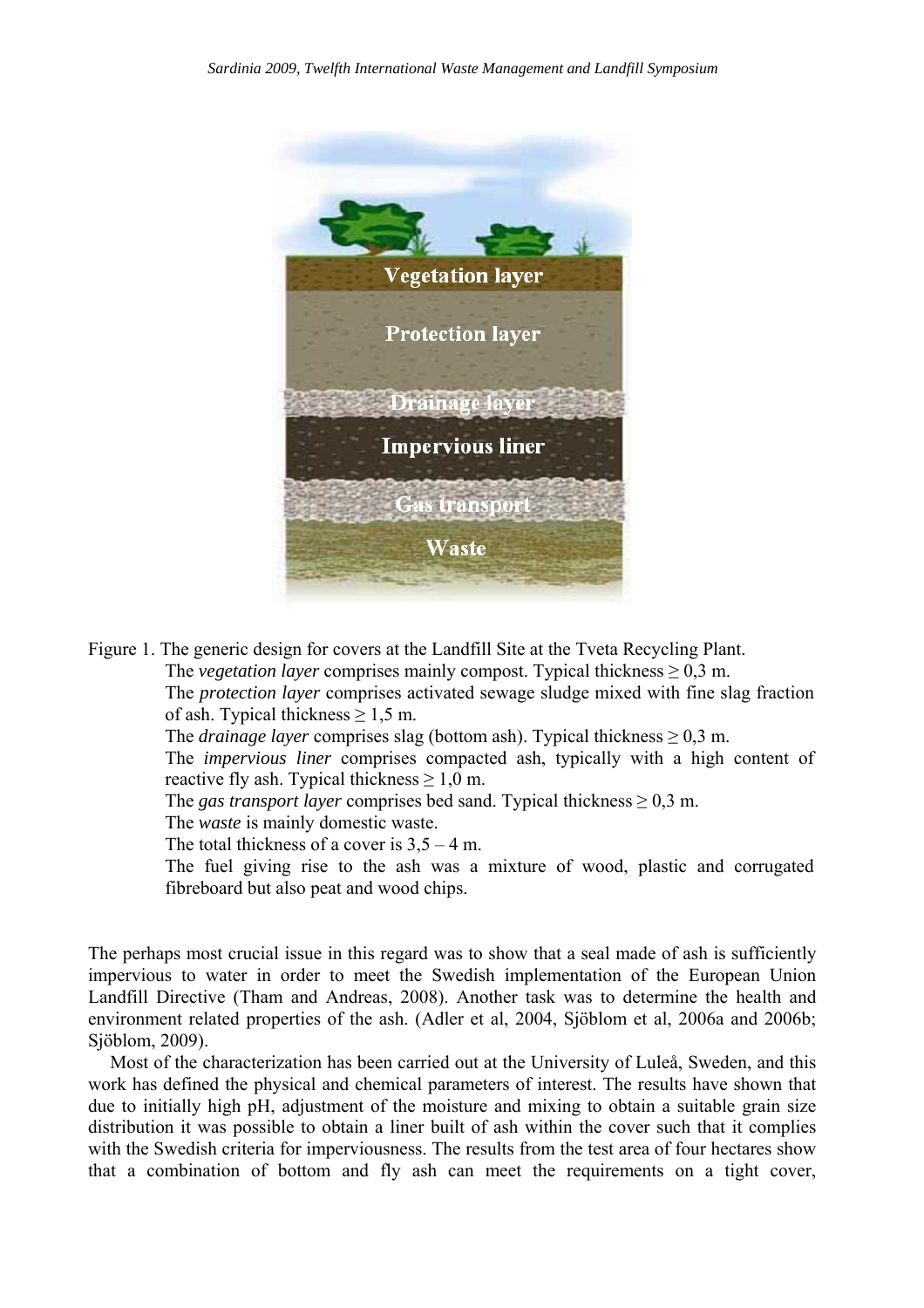corresponding to 50 litres per square metre and year for a landfill for non-hazardous waste and 5 litres per square metre and year for a landfill for hazardous waste. The Swedish Environmental Court has granted a long term permission to utilize ash and other waste materials such as contaminated soil, activated sewage sludge, foundry sand, e t c.

It is important that a cover is able to maintain its protective and sealing function over a long time. The Swedish Environmental Protection Agency has stated (Swedish Environmental Protection Agency, 2004) that a landfill for non-hazardous waste must maintain its intended function for several hundred years, and a landfill for hazardous waste for thousands of years.

Consequently, the ageing of ash and possible long term behaviour has been studied (Tham and Andreas, 2008; Sjöblom et al, 2006a; Sjöblom, 2009). The results indicate that ash cures with time to a hard but somewhat deformable solid and that the minor elements such as transition metals become incorporated into the phases formed by the major elements such that they become inaccessible to the pore water.

Comparison has also been made with Roman cements – an anthropogenic analogue for the behaviour over long times – and with coal ash, see (Sjöblom, 2008). These results also support the selection of only ash as the sealing material.

Other types of impervious liners have, however, also been tested in Sweden. An overview of the situation is presented in (Tham and Ifwer, 2006) where eleven landfills were investigated in order to describe different cover systems. The report shows that most covers are made of primarily ash and activated sewage sludge. It was also found that many of the seals comprise an intimate mixture of the two.

In view of this situation, questions have been asked whether a mixture of ash and activated sewage sludge might be a preferable option also for the Tveta Recycling Plant. This issue relates not only to what might be most appropriate from a business point of view, but also to whether the Tveta Recycling Plant actually complies with the requirements in the Swedish Environmental Code on use of best available technology (BAT).

It was soon found that the crucial question is whether a homogenous mixture of ash and activated sewage sludge might have a more positive prognosis regarding the long term functioning as compared to a seal made of only ash.

Times of hundreds and thousands of years are not accessible to ordinary experiments.

Therefore, natural as well as anthropogenic analogues that resemble the real system can be used in combination with efforts to understand the mechanisms involved.

Waste consisting of faeces, ash and food residues has been generated by civilisations for millennia. Thus, historical landfills and latrine pits (which contained ash as well) constitute an *anthropogenic analogue*.

Similarly, various residues including organic matter sediment onto the bottom of the sea. The surface of the sediments is contacted by oxygenated salty water. This constitutes a *natural analogue*, at least for the case of not very high pH-values.

These analogues have been studied in order to find a basis for the assessment of the feasibility of seals consisting of a homogenous mixture of ash and activated sewage sludge for the case of the Tveta Recycling Plant. The details of this work are being published in the report series of Ångpanneföreningen's Foundation for Research and Development, see (Sjöblom and Tham, 2009). The work has included compilation of information from a number of historical sources that are not generally available. They have therefore to a large extent been included in the appendices of the report. Almost all of this material is in Swedish.

The purpose of the present paper is to make the most important information in this report available to the international community.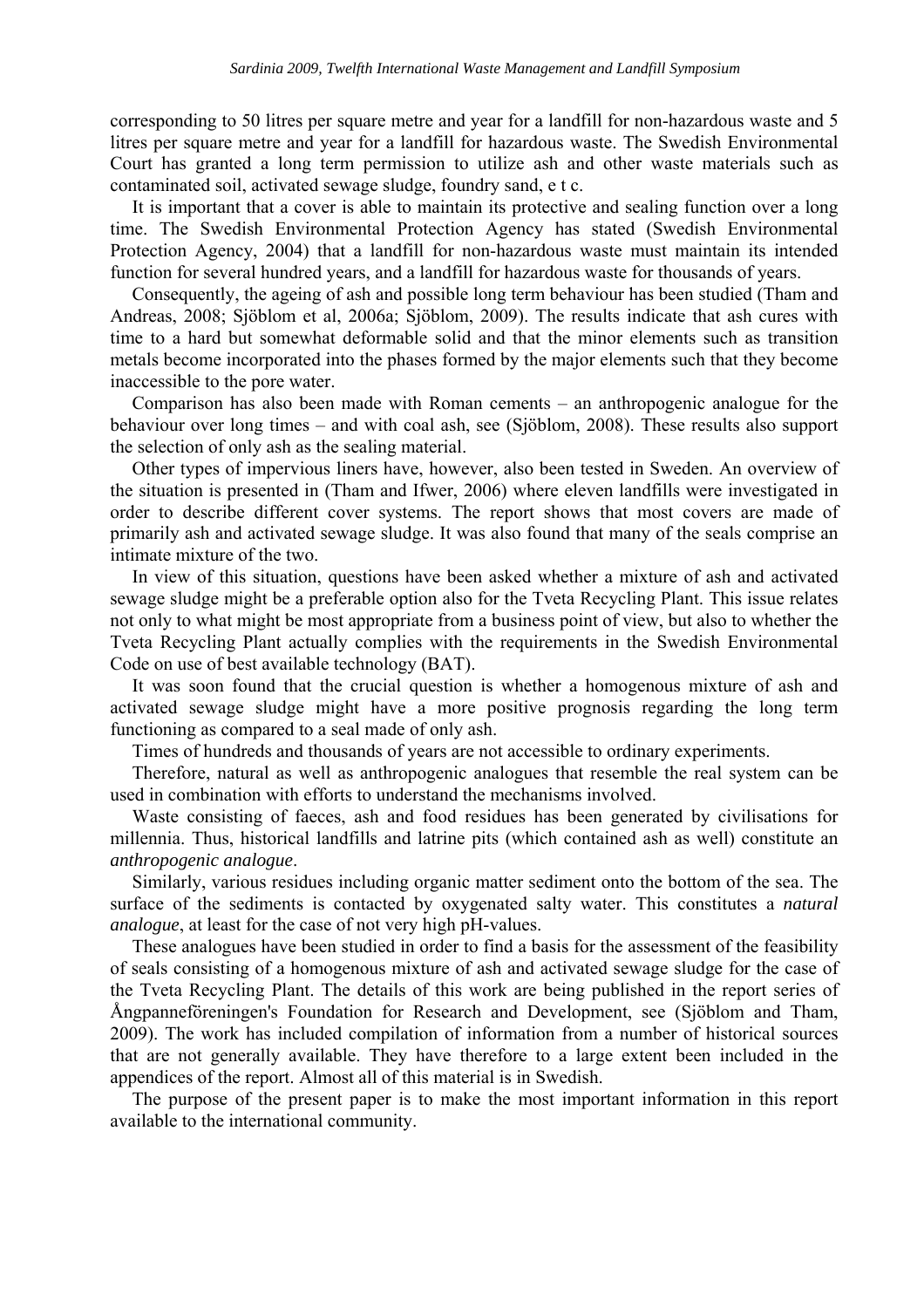# **2. LINER SEALS USING A HOMOGENOUS MIXTURE OF ASH AND ACTIVATED SEWAGE SLUDGE**

Extensive research and development work has been carried out on utilization of activated sewage sludge for landfill covering purposes in Sweden, and a total of sixteen unique<sup>1</sup> reports are referenced in (Sjöblom and Tham, 2009), a couple of which are in English (Hermann, 2006; Hermann et al, 2006). The designs used are similar to that in Figure 1.

The most widespread use is in the protection layer. In some cases, sludge is used for the seal as well. Landfill sites having access to sludge from paper mills often use that while others use activated sewage sludge. Paper mill sludge and activated sewage sludge are chemically quite different and the present paper is limited to activated sewage sludge, which is generally available.

The investigations made show that tight seals can be obtained provided that the mixing is efficient. A number of tests have also been carried out on the long term properties, and it has been found that they are good in the time span available, i e in a decade perspective.

It has also been found appropriate that the fraction of ash is high  $(25 - 30\%$  figured on dry weights) such that the pH in the mixture is high, as well as the salt content and the buffer capacity.

Sundberg et al, 2002, have put forward that oxygen from the air cannot be more accessible to the activated sludge in the seal than what corresponds to the solubility in water in combination with the percolation. At an oxygen saturation degree of 10 %, only 0,1 grams organic material (figured as carbon) can become decomposed per square metre and year. This is compared with the seal, which has a thickness of 0,5 metres and contains 30 kg organic material (figured as carbon) per square metre.

It is also maintained that the high pH and the high buffer capacity of the ash gives rise to conditions where non-biological deterioration might dominate. In such cases, complexing agents might form. It is concluded, however, that their influence on any transport will be insignificant since the permeability is very low. (Wikman et al, 2005)

# **3. HISTORICAL SOURCES ALTERATION OF ORGANIC MATTER AND ASH OVER TIME ACCORDING TO**

Decomposition of organic matter in soil is almost always biological in nature and takes place in such a manner that a metabolite from one organism is the food of another. The rate is strongly dependent on the chemical composition. It has been assessed that about two thirds of fresh dead matter becomes decomposed within one season, while the average age of humus in soil may vary between 250 and 1 900 years. (Stevenson, 1994)

It can thus be expected that alterations have taken place over time in historical landfills and similar, and that historical sources might be consulted for details. Consequently a number of historical sources have been investigated, and the results are documented in (Sjöblom and Tham, 2009). Most of these sources are in Swedish, but sources in other languages include (Berzelius 1808; Lavoisier, 1777a and 1777b; Leconte 1862; Stahl, 1748).

Mentioning of personal hygiene aspects appears sporadically in historic sources and there exist modern literature in which also such aspects of human culture are summarized. It is thus known that at least up to the 19<sup>th</sup> century, most of the human faeces fell into pits in the ground from where they might have been removed at a later stage for fertilization or saltpetre beneficiation purposes. Although ash was a valued raw material for a large number of uses, there

 $\overline{a}$ 

 $<sup>1</sup>$  In some cases the same report is issued by different publishers.</sup>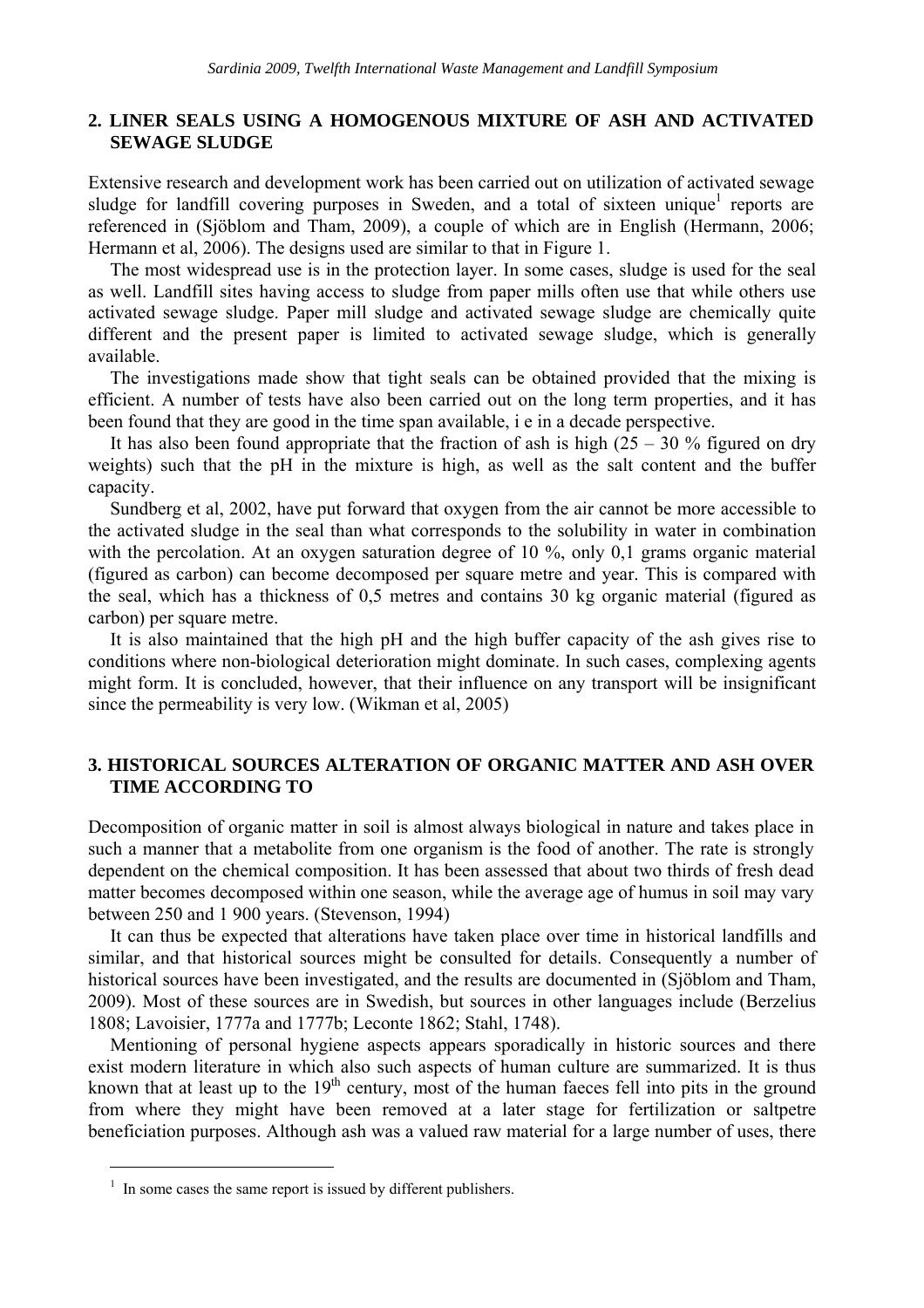are reasons to assume that much of it was deposited together with the latrine in the towns.

It was discovered in the mid  $19<sup>th</sup>$  century that cholera and other plagues might spread from latrine pits and into adjacent wells for drinking water (Heyman 1877). This gave rise to the introduction of fresh water through pipes together with water closets as well as a certain amount of literature on the topic.



Figure 2. A saltpetre barn according to (Edman 1813). The barn was filled to a height of around one metre with a mixture of faeces, ash, mortar and organic structure material. Urine was recurrently poured over the bed. In this way, organic nitrogen was added at the same time as the bed was kept constantly wet. The bed was turned a few times every summer season. After five years or somewhat less, the process was completed. At this stage, the material might contain on the order of 6 kilograms saltpetre per cubic meter. The saltpetre was beneficiated by fractional recrystalization in which it was utilised that the desired product, potassium nitrate, had certain solubilities in water at low and at high temperature.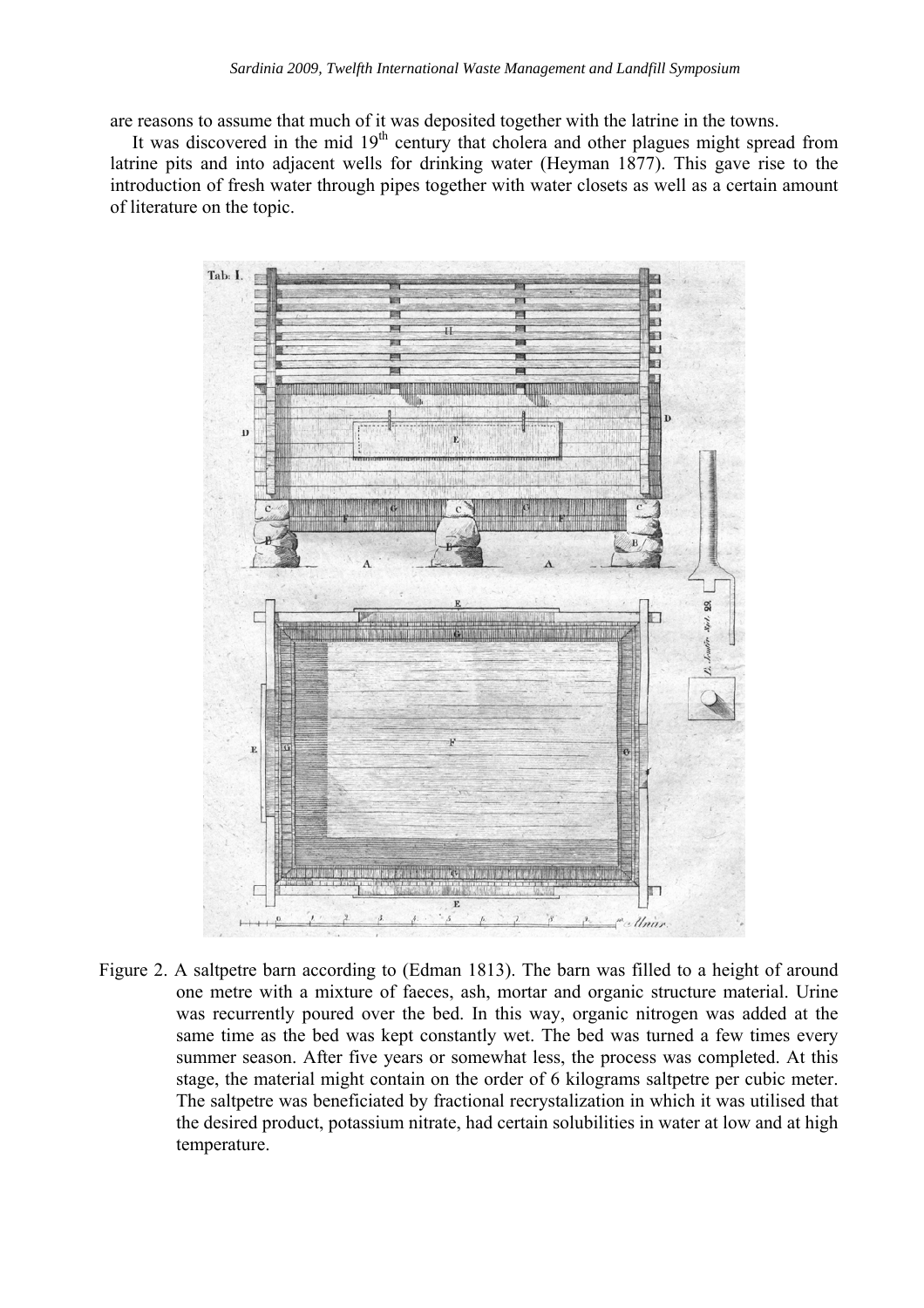Gunpowder was introduced in Sweden already in the  $15<sup>th</sup>$  century, and records from the early  $16<sup>th</sup>$ century provide details on how saltpetre might be beneficiated from soil onto which animals had urinated. A century or two later, guns had become the dominating weapon in war, and the associated preparation of saltpetre from faeces, ash and what we today might call structure material had become one of the most important activities for a state in order to defend its integrity against the neighbouring enemies. Saltpetre, potassium nitrate, is the major ingredient in gunpowder (75 %).

Initially, saltpetre was beneficiated by leaching soil from under barns and stables, and by evaporation and fractional counter current crystallization of the leacheate. During the course of the 18th century this practice was shifted to dedicated saltpetre barns containing a mixture of faeces, ash, mortar and organic structure material, see Figure 2.

Ash (or ash in the refined form of potash) is an essential ingredient if the powder is to be used for more than fireworks. Sodium nitrate is deliquescent (hygroscopic) and must be avoided.

Sodium chloride can also constitute a problem since it has about the same solubility in water at low temperature as potassium nitrate. One important prerequisite for obtaining a sufficiently pure potassium nitrate was to add sufficient amounts of ash. Ash is namely rich in potassium, and also has a high potassium to sodium ratio.

Addition of ash was also essential to provide pH buffer capacity. Generation of nitrate is favoured by alkalinity while low pH-values instead favour the formation of dinitrogen oxide and nitrogen.

The literature generally indicates that nitrate is formed when organic matter and ash is left for any considerable time. This is the case also for "constructions" having dimensions on the order of meters, at least if a number of decades or a decennium or two are allowed for the process to take place.

Typically, oxidizing conditions in soil appear as a direct result of venting of air through open porosity. The compilation above shows that for cases in which such venting is constrained, flow of nitrate-rich water, or diffusion of nitrate ions, might instead be the dominating mechanism for transfer of oxygen equivalents.

# **4. ALTERATION OF ORGANIC MATTER IN MARINE SEDIMENTS ACCORDING TO MODERN SOURCES**

The fate of organic matter in sea sediments is of great importance in geochemistry and geology.

The topic has been studied extensively, and excellent compilations of current knowledge are available, see e g (Burdige, 2006). Qualitative descriptions of the mechanisms involved are given in Figure 3.

The oxygen concentration in water is generally not higher than what corresponds to the partial pressure of oxygen in air at atmospheric pressure. Such oxygen is partially "converted" to nitrate in the decomposition process. The concentration of nitrate in terms of equivalents per volume sediment can become higher than that of oxygen, thus giving rise to a higher concentration gradient and a more rapid diffusion into the bed.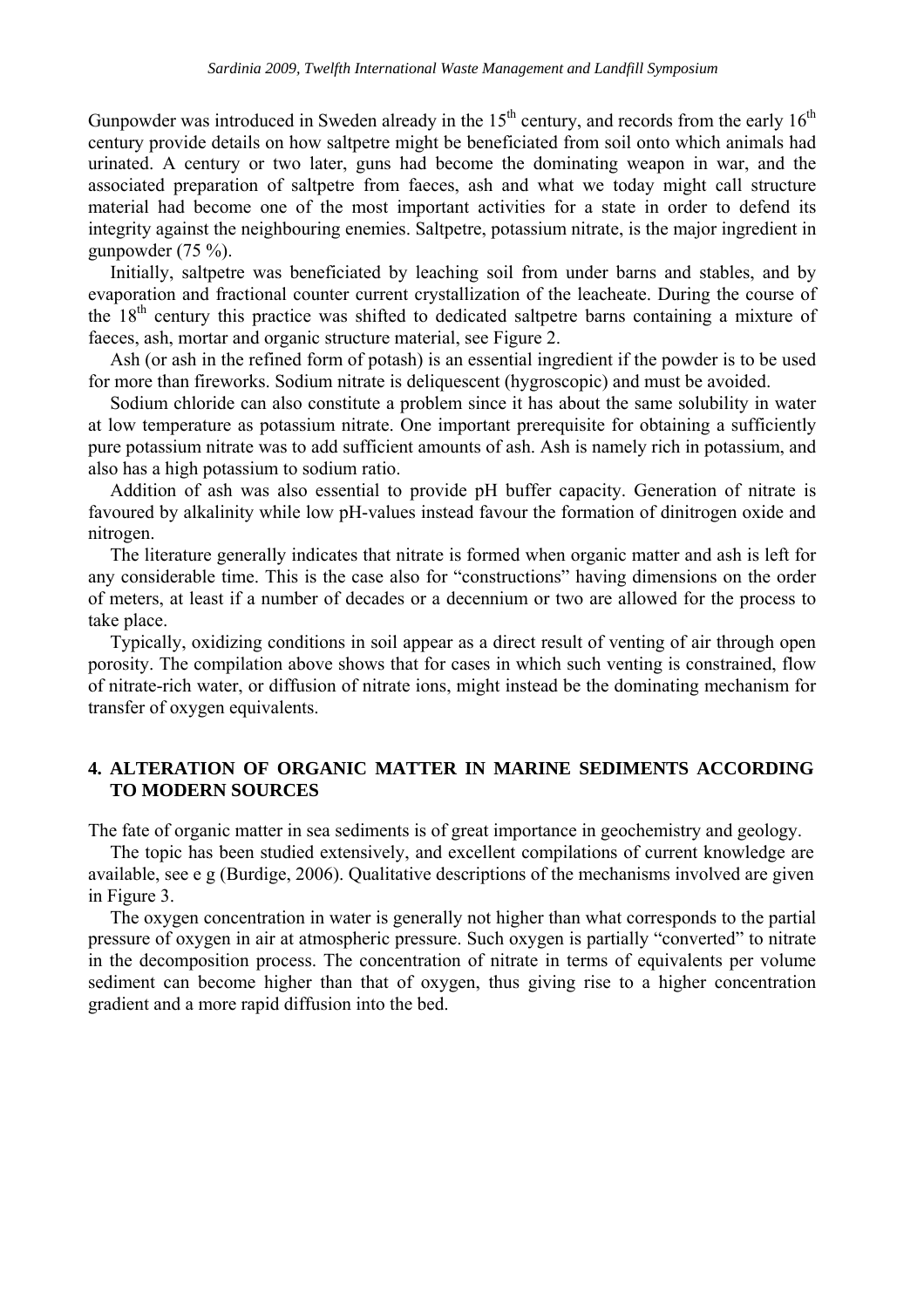

Figure 3. Oxidation of sea sediments. The bacteria usually prefer free oxygen. Nitrate formed in the decomposition can however diffuse further into the seabed than the oxygen (cf text). In the absence of oxygen, manganese may be reduced, and at lower redox potential also iron. At the lowest redox potentials, sulphate can become reduced in which case sulphur or hydrogen sulphide is formed. After (Burdige, 2006).

# **5. DISCUSSION AND CONCLUSIONS**

The findings above will now be analysed with regard for relevance for the case of the Tveta Recycling Plant. Some general conclusions are also presented.

### **5.1 The significance of the alkalinity of the ash**

At this plant, ash has been kept for a number of years in a heap, thus allowing for ageing of the ash. In 2002, drilling was carried out to investigate the state of the store and in order to characterize the material. At that time, the size of the store was estimated to about 600 thousand tonnes. Four holes were drilled at a total length of about 80 meters. Composite samples were taken every metre. It was found that the pH of the leach water was generally between 8 and 10, and the highest value was 11,3. Ten percent of the values exceeded 11 and twenty-five percent exceeded 10.

This might be compared with the pH-value obtained for leacheate of fresh ash which is typically somewhat below 12,7 which value corresponds to a saturated solution of calcium hydroxide in water. It is generally thought that lowering of pH in leacheate waste is associated with carbonation of the ash. A large number of measurements were made of the actual carbonate content of the samples and it was found that little carbonation had taken place. Consequently, carbonation could only marginally be responsible for the lowering of the pH. The lowering of the pH must instead have been caused by ageing phenomena. This issue is elaborated on further in (Sjöblom, 2009).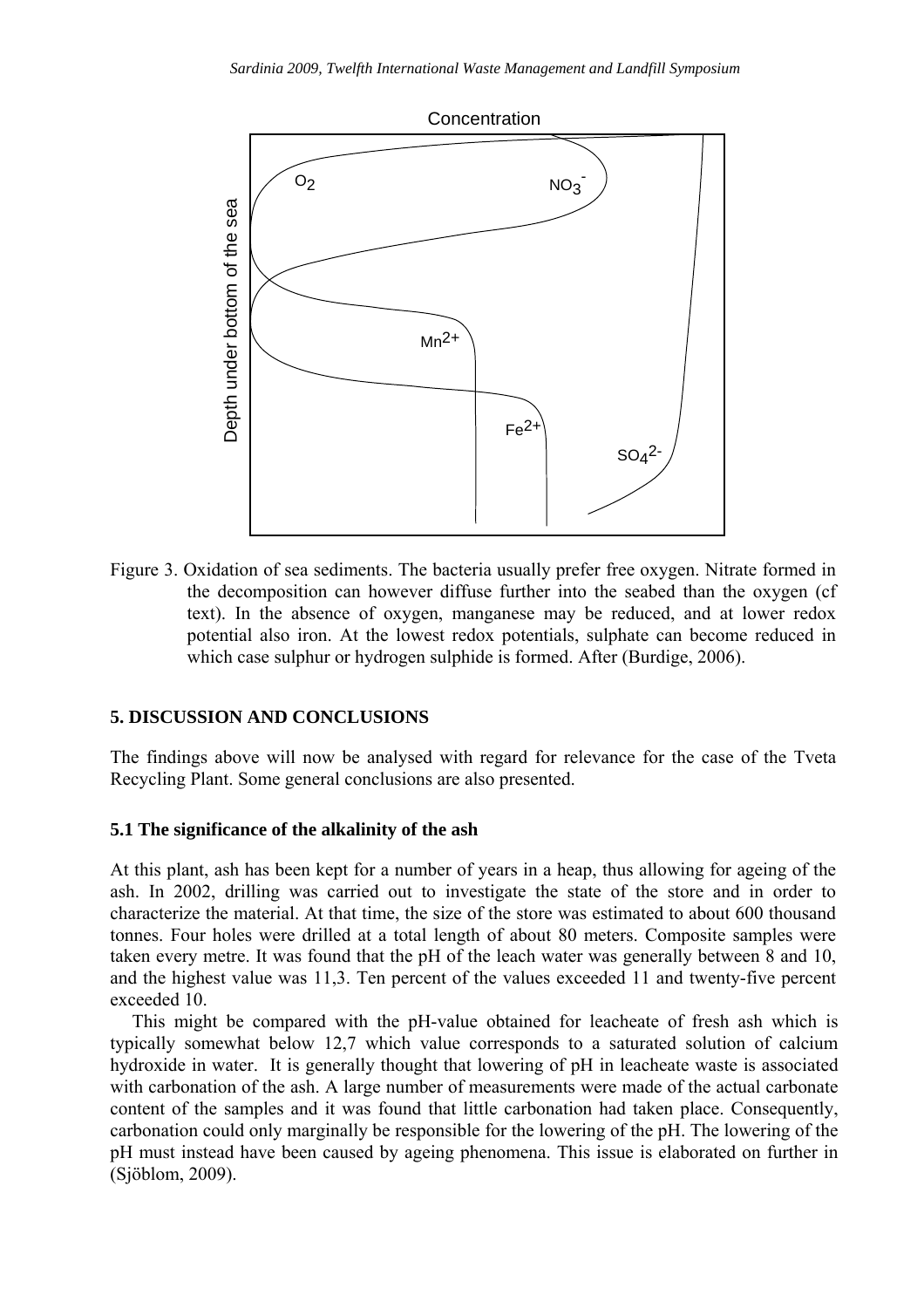It is generally thought that microorganisms are largely dormant at pH-levels above about 10. Cases are known, however, where fungi may be active in soda-type soils up to pH 11 (Elíades, 2006). It thus appears that the pH provided by the ash at the Tveta Recycling Plant is insufficient to ensure any long-term durability of a liner with a mixture of ash and activated sewage sludge.

#### **5.2 The significance of the salt content**

Modern ash, including the one at the Tveta Recycling Plant contains not only the "traditional" salts in ash such as sodium and potassium chloride and carbonate, but also substantial amounts of sulphate from the flue gas cleaning.

The tolerance among microorganisms to salt is highly varying. The salt content in the Great Salt Lake in the United States varies between 5 and 27 % depending on location and season. Certain microorganisms as well as insects are accommodated to this environment.

Salts may inhibit biological activity by osmosis effects as well as effects of tightening the microstructure in the soil material. It cannot be concluded, however, that the salt in ash is sufficient to hinder biologic activity.

Instead, it is found that the sulphate present offers a high redox puffer capacity although the rate of reaction may be moderate and the incubation time perhaps relatively long.

#### **5.3 The significance of the imperviousness of the seal**

It has been put forward (Sundberg et al, 2002), as mentioned above, that a seal consisting of a mixture of ash and activated sewage sludge is so impervious, the penetration of water so slow, and the content of oxygen in the water so low that the oxidation of the sludge in the seal will be very slow and can be neglected.

This mechanism is, however, not identical with the mechanisms found and observed in seabed sediments and may not be in full concordance with the historical data on decomposition of organic material in mixtures with ash.

The present report is therefore inconclusive on this issue.

#### **5.4 The significance and consequences for the Tveta Recycling Plant**

When the best available technology (BAT) is to be selected, it is a requirement on a method that it will achieve the intended results with a reasonable degree of assurance. This requirement includes the behaviour in the long term.

For the case of the Tveta Recycling Plant, with the ash that is currently available, it appears daunting to attempt to accumulate sufficient evidence to prove the long-term feasibility of mixtures of ash and activated sewage sludge in a seal. It should be kept in mind that best available technology is a relative concept, i e comparison must be made with existing other options. Tveta Recycling Plant has accumulated considerable evidence to prove the concept of a seal made only of ash. This is relevant for the ash available to the Tveta Recycling Plant and may not be applicable to some other facility.

# **5.5 General conclusions**

Behaviour of covers of landfills over long times is in general not accessible by ordinary experiments. Therefore, natural as well as anthropogenic analogues that resemble the real situation may be utilized in combination with theory. The present paper provides examples on such use of analogues for assessments of long-term behaviour.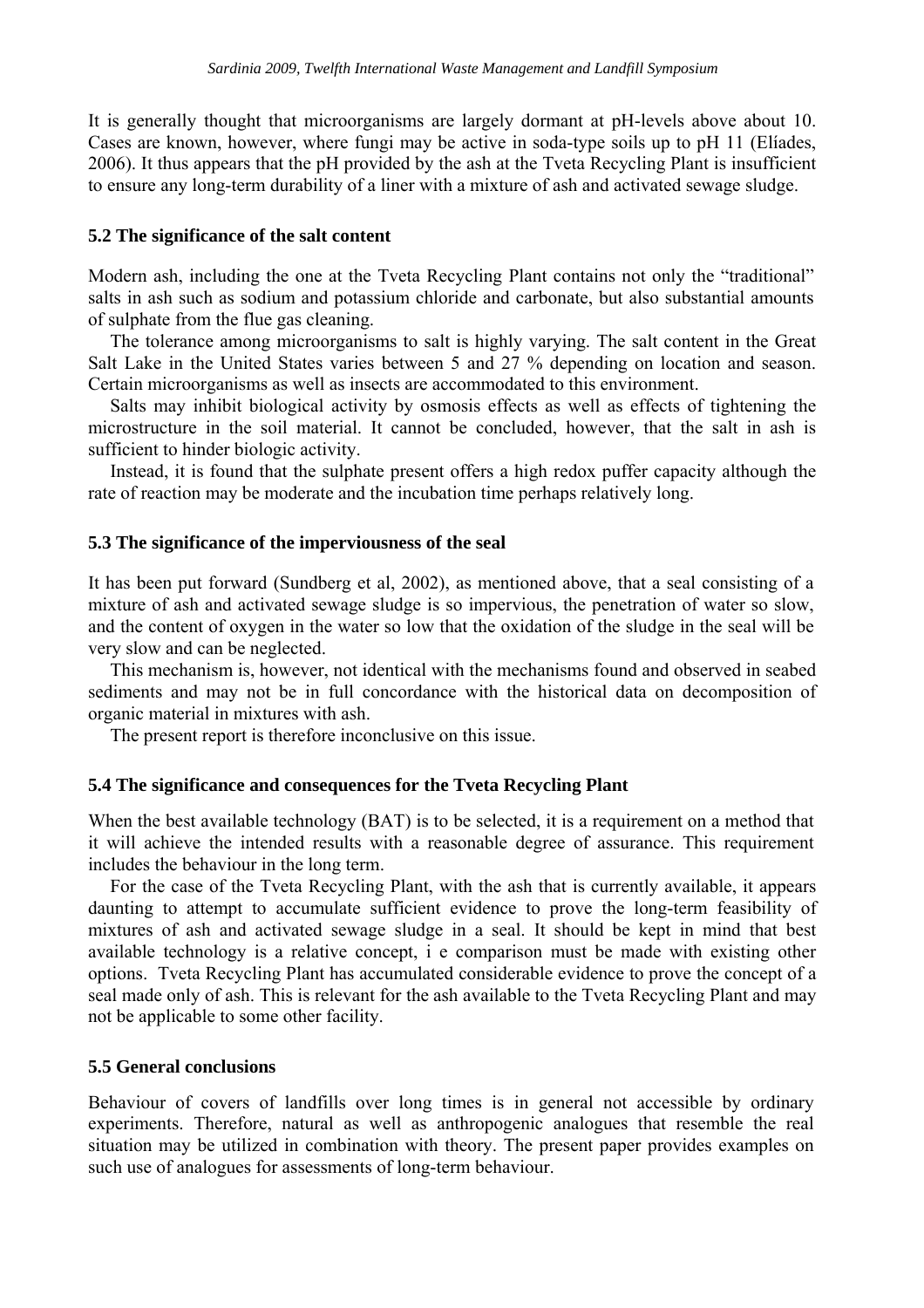# **ACKNOWLEDGEMENT**

The Authors wish to thank Ångpanneföreningen's Foundation for Research and Development for financial support.

# **REFERENCES**

- Adler P., Haglund J-E. and Sjöblom R. (2004). *Guidance for classification of incineration residues according to the Ordinance of waste*. (In Swedish). The Swedish Thermal Engineering Research Institute, Environmentally friendly use of non-coal ashes, Report 866.
- Berzelius J. J. (1808), *Textbook of chemistry, volume I*. (Swedish title: Lärobok i Kemien, Förra delen.) Printed at Henr. A. Nordström, Stockholm. Translated into five other languages.
- Burdige D. J. (2006). *Geochemistry of marine sediments.* Princeton University Press. ISBN-13: 978-0-691-09506-X.
- Edman C. T. (1813). *Compilation of necessary preparatory actions in order to beneficiate saltpetre, 2nd edition.* (In Swedish: Underrättelse om nödiga förberedelser till erhållande af salpeter. Andra upplagan, tillökt.) Stockholm. Printed at Carl Delèn, Stockholm.
- Elíades L. A., Cabello M. N. and Voget C. E. (2006). *Contribution to the study of alcalophilic and alkali-tolerant ascomycota from Argentina.* Darwiniana 44(1): 64-73.
- Hedenstedt A. and Rihm T. (2003). *Waste treatment plants with landfills, statistics 2003*. (In Swedish: Avfallsanläggningar med deponering, statistik 2003). Swedish Waste Management, Report 2004:13.
- Herrmann I., Svensson M., Ecke H., Kumpiene J., Maurice C., Andreas L. and Lagerkvist A. (2006). *Hydraulic conductivity of fly ash -sewage sludge mixtures used in landfill liners.* Paper III in Herrmann I. Use of Secondary Construction Material in Landfill Cover Liners. Licentiate Thesis. Luleå University of Technology, Department of Civil and Environmental Engineering, Division of Waste Science and Technology, Publication 2006:65, 2006.
- Herrmann I. (2006). *Use of Secondary Construction Material in Landfill Cover Liners.*  Licentiate Thesis. Luleå University of Technology, Department of Civil and Environmental Engineering, Division of Waste Science and Technology, Publication 2006:65.
- Heyman E. (1877). *Public cleansing in towns from the point of view of public health.* Doctoral thesis. (Swedish title: Renhållningsväsendet i städer ur hälsovårdens synpunkt. Afhandling.) Printed at Göteborgs Handelstidnings Aktiebolag, Göteborg.
- Leconte J. (1862). *Instructions for the manufacture of saltpetre*. Columbia S. C., Charles P Pelham, State Printer.
- Lavoisier A. L. (1777a). *Instruction sur l'établissement des nitrières et sur la fabrication du salpêtre.* (In French, Instruction for establishment and operation of plants for manufacturing of saltpetre). Publié par ordre du Roi par les Régisseurs généraux des poudres et salpêtres. De l'Imprimerie royale, MDCC LXXVII (d v s 1777).
- Lavoisier A. L. (1777b). *Expériences sur la cendre qu'emploient les salpêtriers de Paris, et sur son usage dans la fabrication du saltpetre*. (In French, Experience with use of ash in conjunction with manufacturing of saltpeter in Paris). Mémoire lu à l'Académie des sciences le 12 mars 1777. (Mémoires de l'Académie des sciences, année 1777. p. 123.)..
- Sundberg J., Carling M., Ländell M. and Svensson B. (2002). *Covering of landfills using a mixture of sewage sludge and ash. Experience, longevity and other properties.* (In Swedish). Swedish Waste Management, Development Report 2002:18. Also published as VA-Forsk